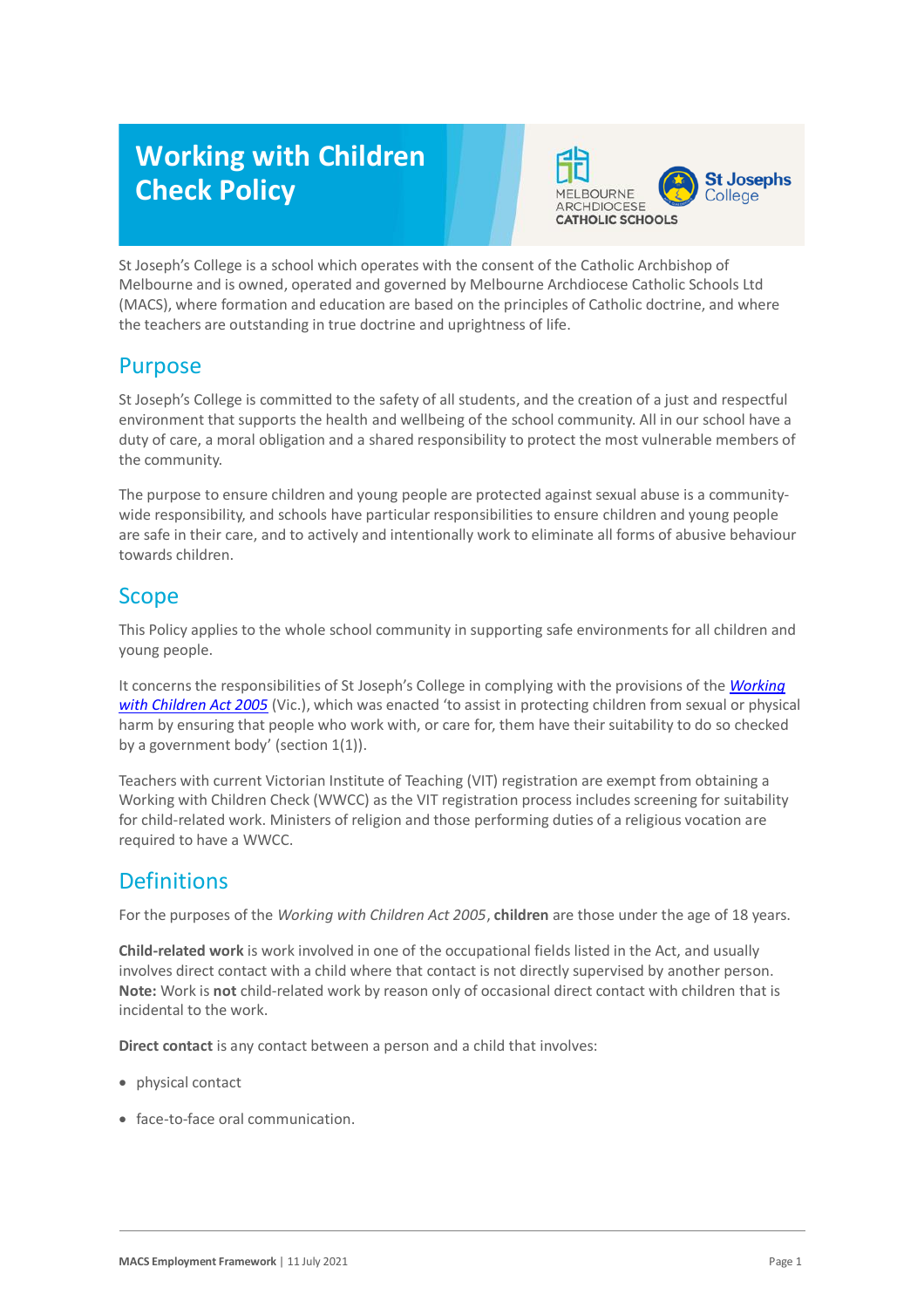**Direct supervision** is supervision of a person's contact with children, rather than of their work in general. Supervising another person's contact with children must be personal and immediate, but can include a brief absence such as taking a telephone call in another room.

**Unsupervised child-related work** is any type of activity where an adult has 'direct contact' with a student or students/young people that is not directly supervised by a member of staff.

**Victorian Institute of Teaching** (VIT) is the registration body for teachers in Victoria.

**Working with Children Check** (WWCC) is required by persons doing child-related work in Victoria as paid workers or volunteers, where that work is not directly supervised by someone with an appropriate check. A WWCC is not required by teachers who hold current VIT registration.

## **Principles**

The following principles underpin our commitment to child safety within our school:

- all students deserve, as a fundamental right, safety and protection from all forms of abuse and neglect
- a safe environment is required to protect children and young people from harm, and to prevent staff or other adults from abusing their position of authority and trust
- our school's commitment to the protection of children is embedded in the culture of our school, and our individual and collective responsibility to take action is understood and accepted
- each child and young person's ongoing safety and wellbeing must be the primary focus of all decision-making.

At St Joseph's College, the leadership, teachers and all staff must be fully self-aware of, and comply with, their professional obligations and responsibilities with regard to the protection of children.

#### **Policy**

St Joseph's College will ensure that a current WWCC is held by all persons involved at the school who are required to do so. The school will maintain accurate and up-to-date WWCC and VIT registers for teachers, clergy, other staff, contractors and volunteers. This duty is allocated to the Human Resources Manager.

Each year, all staff are made aware of the school's procedures for volunteers, contractors and other persons, including the need for prior approval of such work by the designated member of the school's leadership team.

#### **Who requires a WWCC?**

Only people doing child-related work (and who aren't otherwise exempt under the Act) need a WWCC. This applies to both paid and volunteer workers. Not everyone who has contact with children needs a WWCC. More information about the occupations requiring a WWCC is included in the list of [occupational fields.](https://www.workingwithchildren.vic.gov.au/about-the-check/resources/list-of-occupational-fields)

#### A WWCC is required:

- by adults engaged in child-related work within the meaning of the Act, which includes engaging in voluntary work and providing practical training as well as paid employment
- if the work usually involves direct contact with a child or children
- when the contact with children is not occasional direct contact and is not incidental to the work